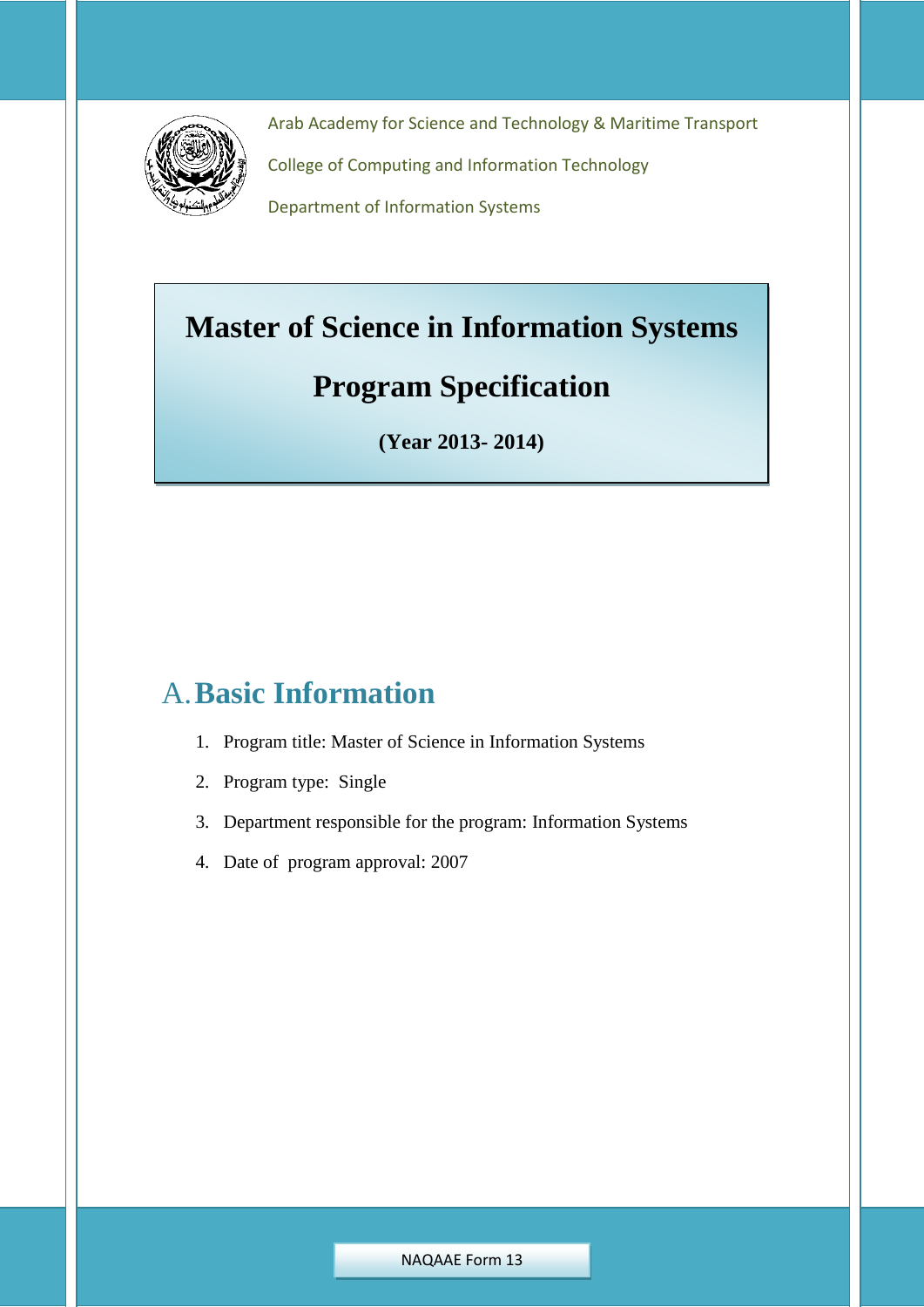# B. **Professional Information**

Information systems specialists focus on integrating information technology solutions and business processes to meet the information needs of businesses and other enterprises, enabling them to achieve their objectives in an effective and efficient way. This discipline's perspective on information technology emphasizes information, and views technology as an instrument for generating, processing, and distributing information. Professionals in the discipline are primarily concerned with the information that computer systems can provide to aid an enterprise in defining and achieving its goals, and the processes that an enterprise can implement or improve using information technology. They must understand both technical and organizational factors, and they must be able to help an organization determine how information and technology-enabled business processes can provide a competitive advantage.

The information systems specialist plays a key role in determining the requirements for an organization's information systems and is active in their specification, design, and implementation. As a result, such professionals require a sound understanding of organizational principles and practices so that they can serve as an effective bridge between the technical and management communities within an organization, enabling them to work in harmony to ensure that the organization has the information and the systems it needs to support its operations. Information systems professionals are also involved in designing technology-based organizational communication and collaboration systems.

# **Program General Aims**

The program provide a high quality education in Information Systems in a research-active environment for intellectually able students from a wide range of backgrounds. After successful completion of the information systems program, graduates should be able to:

- O1.Integrate the knowledge and skills from across modules and demonstrate this through the production of a dissertation.
- O2. Understand the science basis and inter-disciplinary nature of Information Systems.
- O3. Be familiar with a variety of disciplines and with a broad range of information systems knowledge as well as business environment-based and research
- O4. Criticize other research with their enhanced critical reasoning ability.
- O5. Engage in appropriate behavior consistent with professional standards.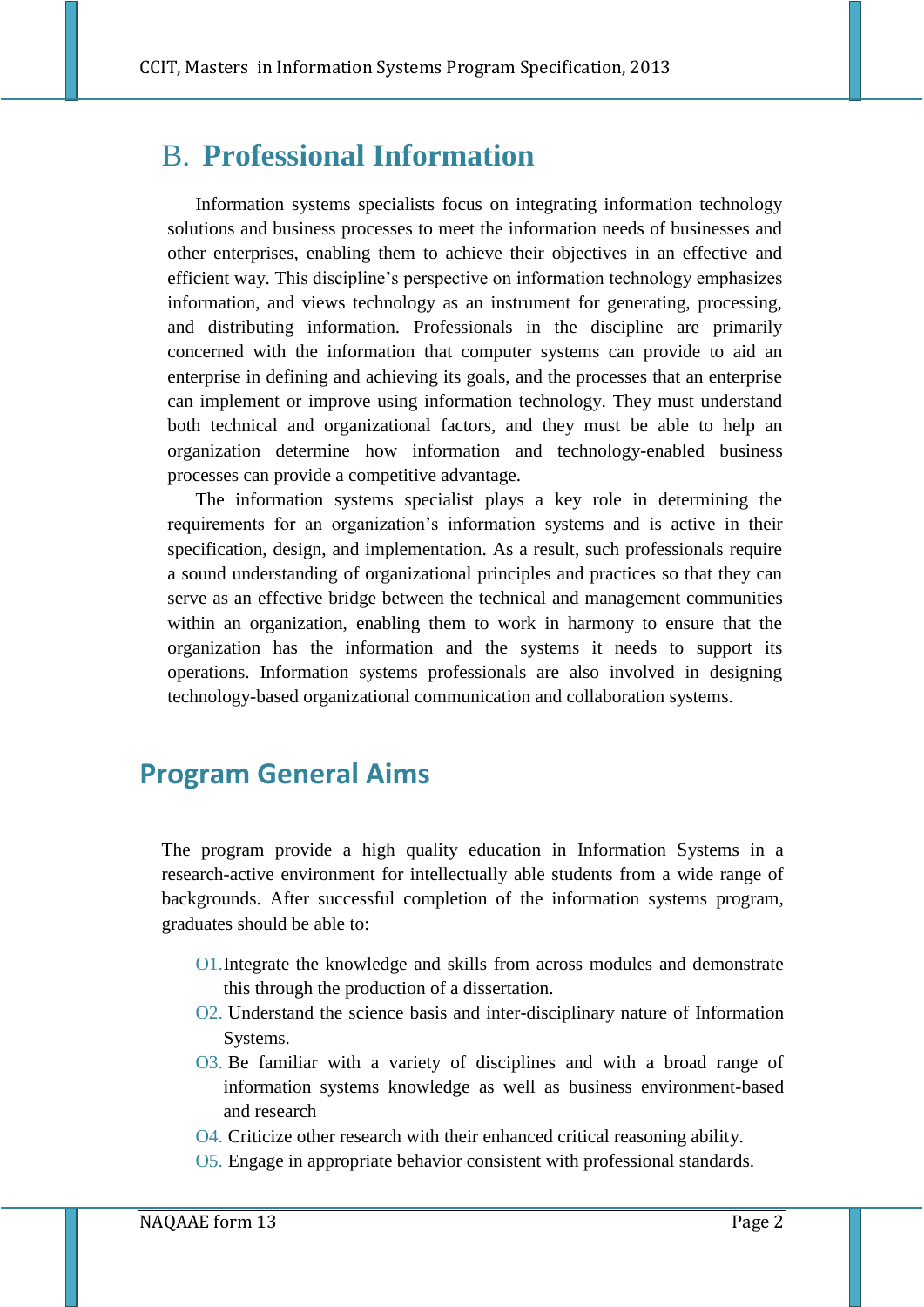- O6. Define and interpret complex problems using qualitative and quantitative methods.
- O7. Communicate effectively with professionals both within and outside the field of information technology.
- O8. Develop evaluative, intellectual, management and personal skills to provide for continuous personal and professional development and entry to higher research degrees.
- O9. Effectively deploy existing information technology and learn to use emerging technologies.

The responsibility of achieving these objectives is carried out by information systems faculty and staff with the required experience.

# **1. Intended Learning outcomes (ILOs)**

### **a. Knowledge and Understanding**

#### **The graduates of the information systems program should be able to :**

- K1. Work in research and practical activities based on the knowledge of the information systems.
- K2. Appreciate the key issues in the analysis, design and management of information systems.
- K3. Address contemporary information systems issues.
- K4. Understand a specialized subject state of the art through knowledge of the relevant research literature.
- K5. Understand a range of research techniques, both qualitative and quantitative.
- K6. Identify the applications of information system in organizations.
- K7. Discuss different technologies which used to improve decision-making process in institutes/organizations
- K8. Explain various issues and problems involved in building complex systems and organizing information resources.

#### **b. Intellectual Skills**

#### **The graduates of the information systems program should be able to:**

- I1. Take professional decisions in different scenarios in the organization.
- I2. Assess risks in professional practice of information systems.
- I3. Plan to improve the performance in information systems.
- I4. Analyze and evaluate the information in the domain of information systems.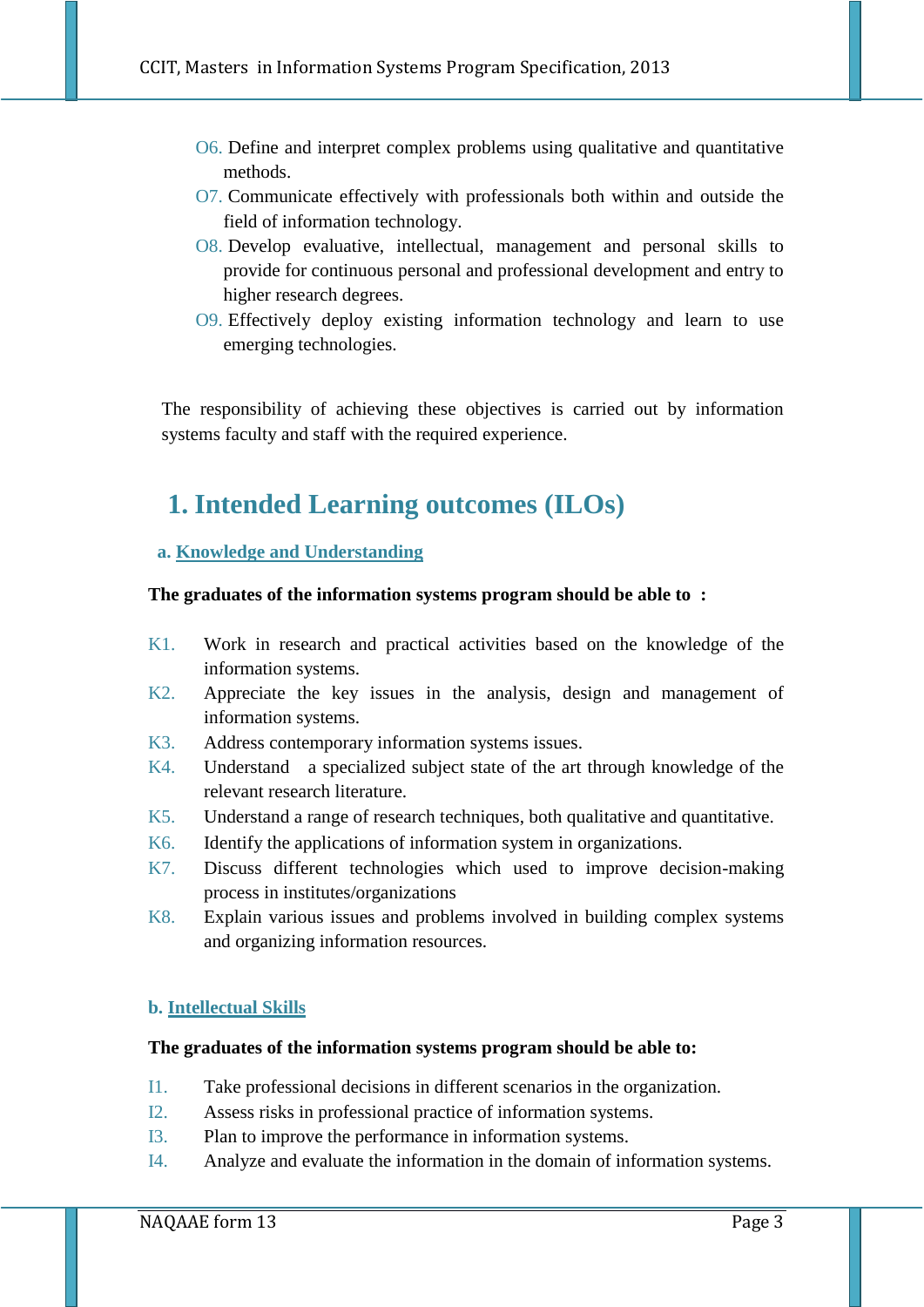- I5. Analyze data and evaluate information from a range of sources.
- I6. Analyze information systems issues from a number of perspectives.
- I7. Formulate and develop arguments on information systems.
- I8. Evaluate critically claims made on a range of information systems issues.
- I9. Plan strategic information systems.
- I10. Develop original ideas in a research context.
- I11. Carry out a research study and write a thesis around a research problem in information systems.

#### **c. Practical and Professional Skills**

#### **The graduates of the information systems program should be able to:**

- P1. Apply information technologies for database administration and management, telecommunications management, and software development.
- P2. Undertake research tasks including designing and managing or commissioning work in area of information systems with minimum guidance.
- P3. Design and undertake independently, a major original research project on a topic which relates to the forefront of the academic discipline of information technology security and reflect extensively and objectively on method, process and outcomes.
- P4. Conduct research or advanced technical or professional activity in the area of information security.
- P5. Deal with complex issues of information systems systematically and creatively, makes informed judgments in the absence of complete data, and communicates their conclusions clearly to specialist and non-specialist audiences.
- P6. Build complex systems and organizing information resources.
- P7. Solve business problems related to the organizations/institutes.
- P8. Document and test any type of information system.
- P9. Evaluate current methods and tools in information systems.

#### **d. General and Transferable Skills**

#### **The graduates of the information systems program should be able to:**

- G1. Long-life self-learning.
- G2. Use different recourses to obtain information and knowledge.
- G3. Communicate efficiently by different means.
- G4. Use the information technology to serve the professional practice.
- G5. Develop various arguments in a systematic manner.
- G6. Communicate by information technology to analyze data and make high quality and accessible presentations of complex ideas.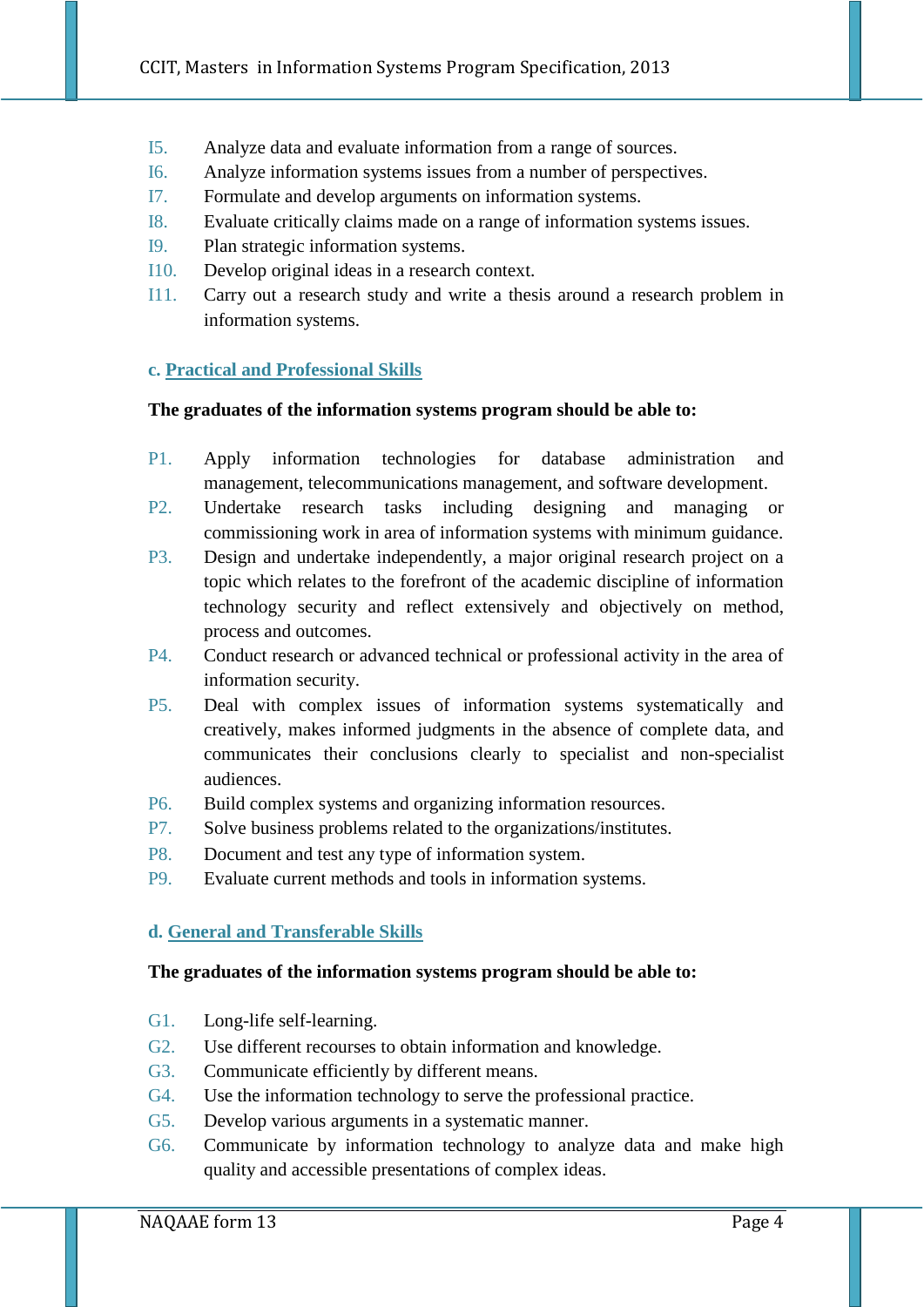- G7. Demonstrate professionalism in framing and resolving problems involving information systems.
- G8. Persuasively communicate concepts and principles to different audiences.
- G9. Define and design information systems

# **3. Program Academic Standards**

- **1-** National Academic Reference Standards (NARS) for Computing and Information, October 2010.
- **2-** Standards of Higher Supreme Education Council for the Egyptian Universities.
- **3-** Standards of ACM/IEEE CS curricula 2013 (Ironman report) .

## **4. Reference indices (Benchmarks)**

- 1. Handbook for Academic Review (QAA 2000): Users Guide to the Academic Review of Subjects in Higher Education Institutions in the Transitional Period, 2002-2005.
- 2. Handbook of Institutional Audit, England, 2002.
- 3. Collaborative Provision Audit: Supplement to the Handbook for Institutional Audit : England, December, 2004.
- 4. Nick Harris, Quality Assurance and Accreditation, Report of Visit, March 2008, U.K.

## **5. Curriculum structure and contents of program**

**5.A Program duration:** 4 -10 semesters.

#### **5.B Program structure:**

Total Credits : 36 credit hours

Mandatory Credits: 27 credit hours

- **1- Mandatory Major specialization Requirements: (41.67%)**
	- 15 mandatory credit hours.
- **2- Elective Major specialization Requirements: (25%)**
	- 9 mandatory credit hours.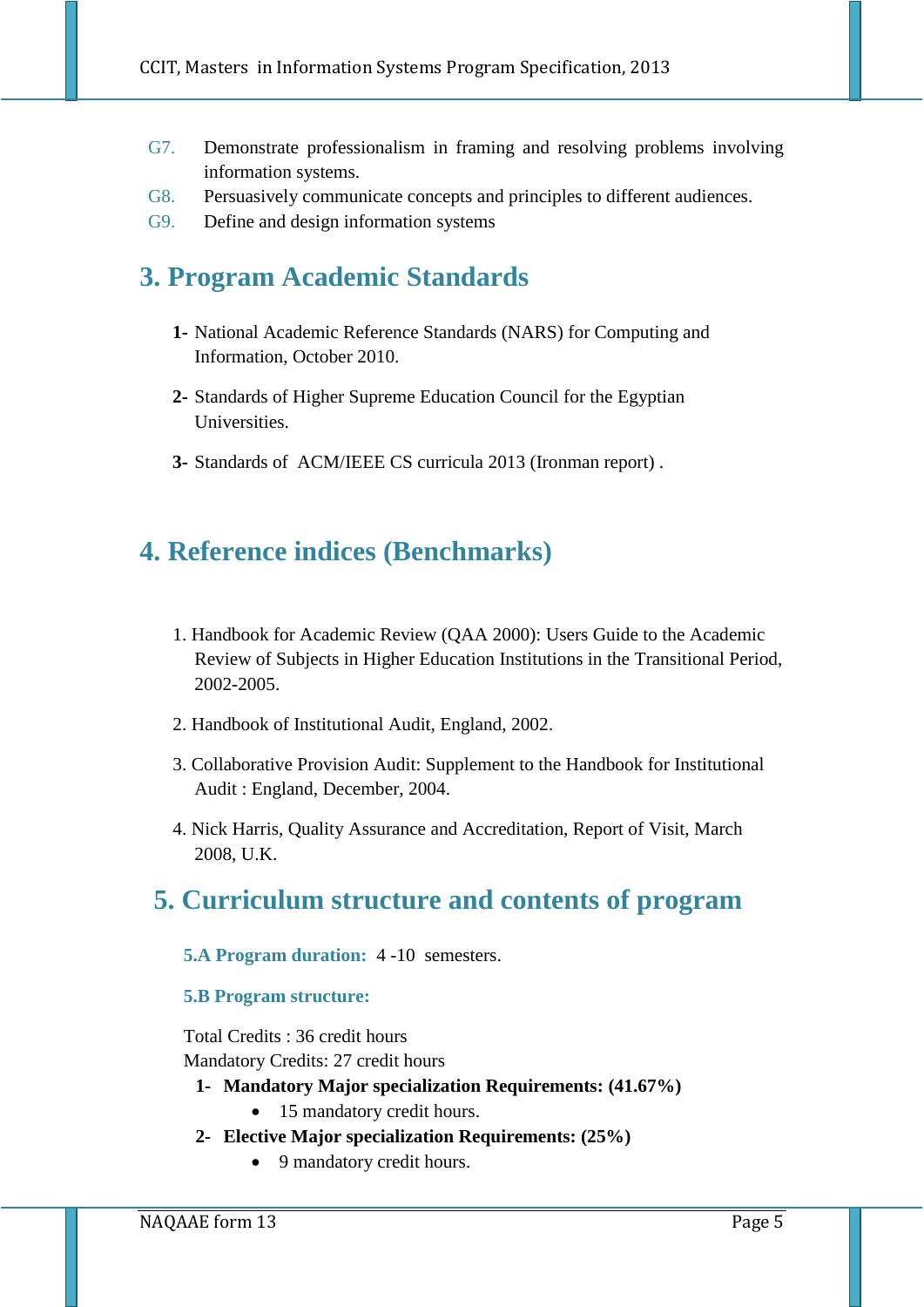### **3- MsC. Thesis (33.33%)**

• 12 mandatory credit hours.

### **5.C** Program levels (in credit-hours system):

#### **Not applicable**

#### **5.D Program courses**

#### 5.D.1. Mandatory Major specialization Requirements (15 Credit Hours = 41.67%)

|               |                                       |                        | <b>Contact Hours</b> |     |              |
|---------------|---------------------------------------|------------------------|----------------------|-----|--------------|
| Code          | <b>Title</b>                          | ectu<br>$\overline{5}$ | utor<br>ia.          | Lab | <b>Hours</b> |
| <b>IS 701</b> | Decision Support and Intelligent      | 3                      |                      |     | 3            |
|               | <b>Systems</b>                        |                        |                      |     |              |
| IS 702        | <b>Advanced Database Management</b>   | 3                      |                      |     | 3            |
| IS 703        | <b>Information Systems Security</b>   | 3                      |                      |     | 3            |
| IS 704        | <b>Management Information Systems</b> | 3                      |                      |     |              |
| IS 700        | Selected Topics in Information        | 3                      |                      |     | 3            |
|               | <b>Systems</b>                        |                        |                      |     |              |

### 5.D.2. Elective Major specialization Requirements (9 Credit Hours = 25%)

|               |                                                                   |                        | <b>Contact Hours</b>      |     |              |
|---------------|-------------------------------------------------------------------|------------------------|---------------------------|-----|--------------|
| Code          | <b>Title</b>                                                      | ectu<br>$\overline{5}$ | <b>Tutor</b><br><u>ia</u> | Lat | <b>Hours</b> |
| IS 710        | <b>Advanced Software Engineering</b>                              | 3                      |                           |     | 3            |
| <b>IS 711</b> | <b>Networking Applications</b>                                    | 3                      |                           |     | 3            |
| IS 712        | Data warehousing and Mining                                       | 3                      |                           |     | 3            |
| IS 713        | Knowledge Management for E-<br><b>Business</b>                    | 3                      |                           |     | 3            |
| IS 714        | <b>Information Systems Design</b>                                 | 3                      |                           |     | 3            |
| IS 715        | <b>Multimedia Information Systems</b>                             | 3                      |                           |     | 3            |
| IS 716        | Software Testing and Quality<br>Assurance                         | 3                      |                           |     | 3            |
| IS 717        | <b>GIS</b> and Spatial Database                                   | 3                      |                           |     | 3            |
| IS 718        | <b>Quality Management and Assurance</b><br>of Information Systems | 3                      |                           |     | 3            |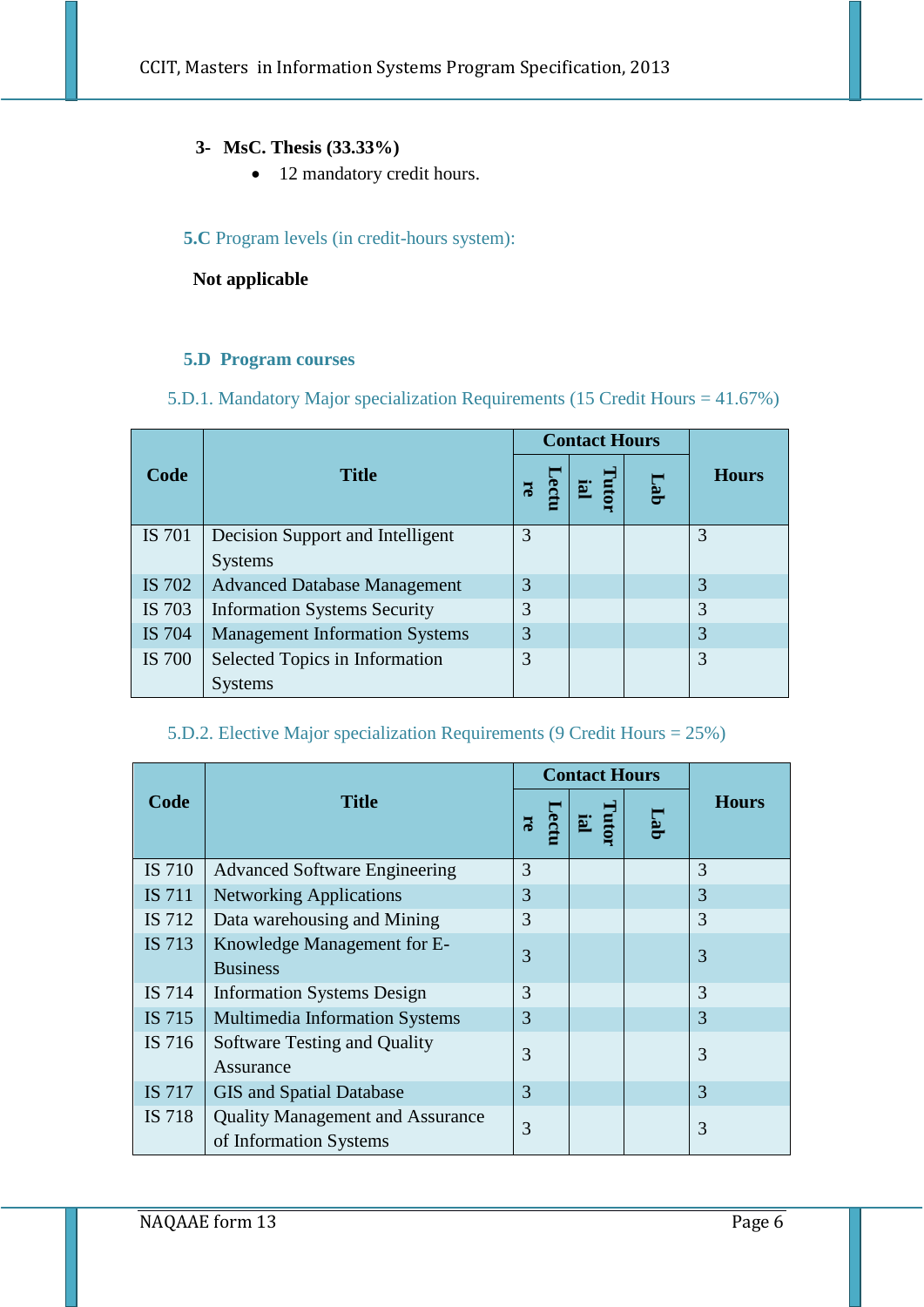#### 5.D.3. College Requirements (12 Credit Hours = 33.33%)

|        | <b>Title</b>              | <b>Contact Hours</b> |  |              |
|--------|---------------------------|----------------------|--|--------------|
| Code   |                           | $\mathbf{m}$<br>E    |  | <b>Hours</b> |
| IS 730 | Master's Thesis Part (I)  |                      |  |              |
| IS 731 | Master's Thesis Part (II) |                      |  |              |

# **6. Contents of Courses**

**Course Code: IS701**

**Course Title:** Decision Support Systems & Intelligent Systems

#### **Course Content:**

An overview of management support systems. Decision-making systems modeling and support. DSS. Modeling and analysis. Business intelligence. Decision support systems development. Group decision support systems (GDSS). Knowledge-based decision support. Inference techniques. Expert systems development. Statistical decision making. Neural networks and DSS applications. Genetic algorithms for DSS. Intelligent software and DSS agents.

**Course Code: IS 702**

**Course Title:** Advanced Database Management

#### **Course Content:**

This course allows the introduction of material relating to current database research topics, and current advances in database technology. It will thus provide a foundation for understanding advanced topics, such as Distributed Database Systems, Data Warehouse and OLAP**,** Data Mining, Web Databases and XML, Object Database, Active, Temporal, Intelligent and Deductive Databases, Heterogeneous Databases, Digital Library, Multimedia Databases**,** and Mobile Databases.

**Course Code: IS703**

**Course Title:** Information Systems Security

#### **Course Content:**

**The course is an introduction to information systems security. The course encompasses the study of computer security attacks and countermeasures.**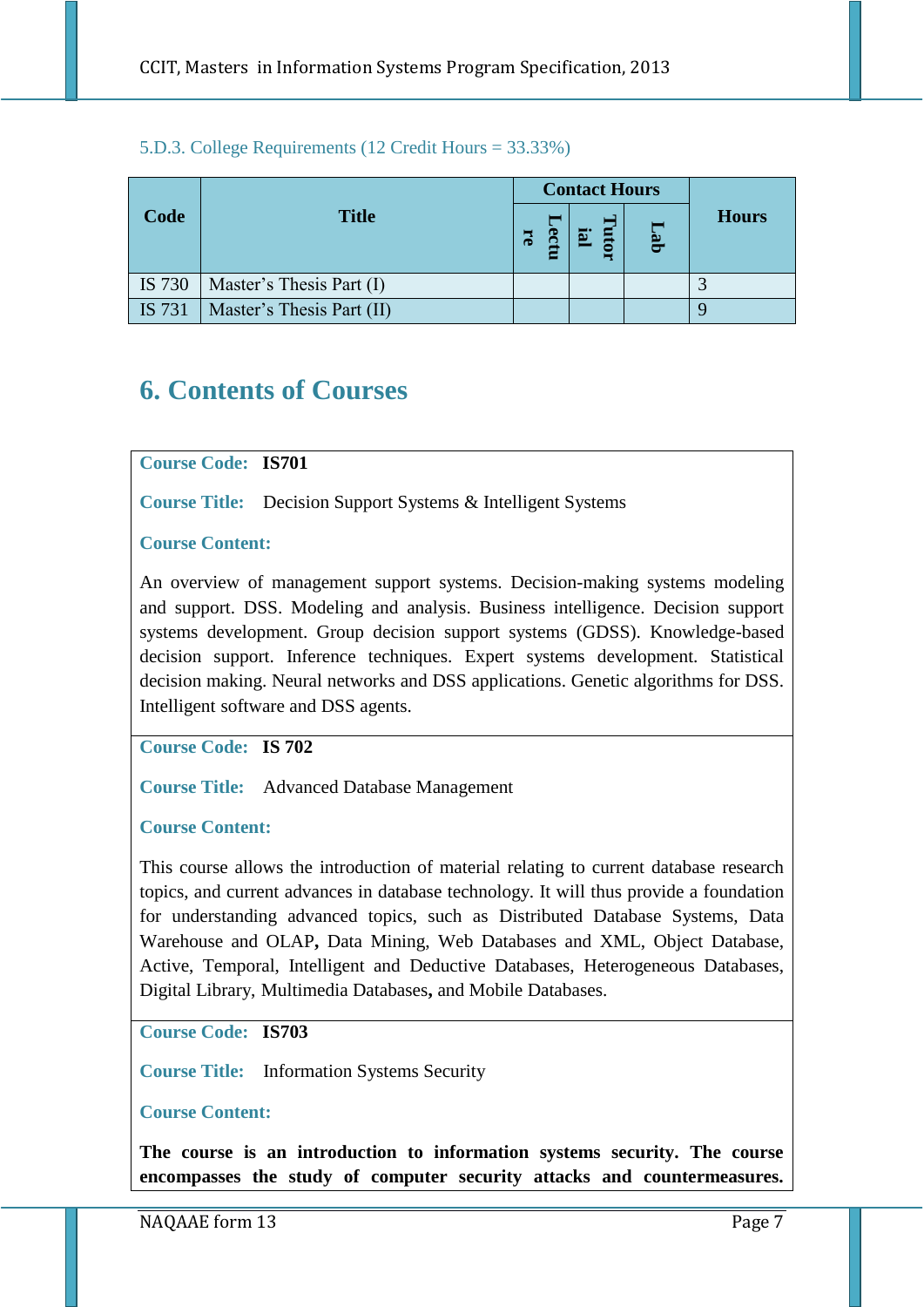**Topics include basic cryptography and its applications, Identification and assessment of threats facing programs, operating systems, database systems, and networks. In addition, management issues concerning protection of infrastructure and information are presented such as security planning, risk analysis and security policies.**

**Course Code: IS704**

**Course Title:** Management Information System

### **Course Content:**

Overview of MIS. Strategic uses of IS. Managers and their information needs. Organizing IT resources. Data warehouse and knowledge management. E-commerce. Developing e-business solutions. Supply chain management. Planning IS. Managing IT outsourcing. Enterprise resource planning. Business models. Work flow management. System availability and cluster configuration.

**Course Code: IS710**

### **Course Title: Advanced Software Engineering**

#### **Course Content:**

This course introduces students to problems that occur in large scale software production. The course examines technical aspects of software development life cycle and stresses a model driven approach to software engineering. Formal (mathematical and logic based) approaches to software modeling are covered and emphasized. A number of advanced software engineering topics will be studied.

This course shows how to apply the main Software Engineering Models in real software projects through a number of case studies. The student will study the latest models in software engineering and how could it be used in his research work. The latest in cost estimation, productivity, quality, reuse and software reengineering models are studied and discussed.

### **Course Code: IS711**

**Course Title:** Networking Applications

#### **Course Content:**

Client/Server model and Socket interface. The Domain Name System (DNS); E-mail architecture and Services (SMTP); The World Wide Web and HTTP including Wireless Web; Multimedia streaming (audio and video); IP Telephony (VoIP); File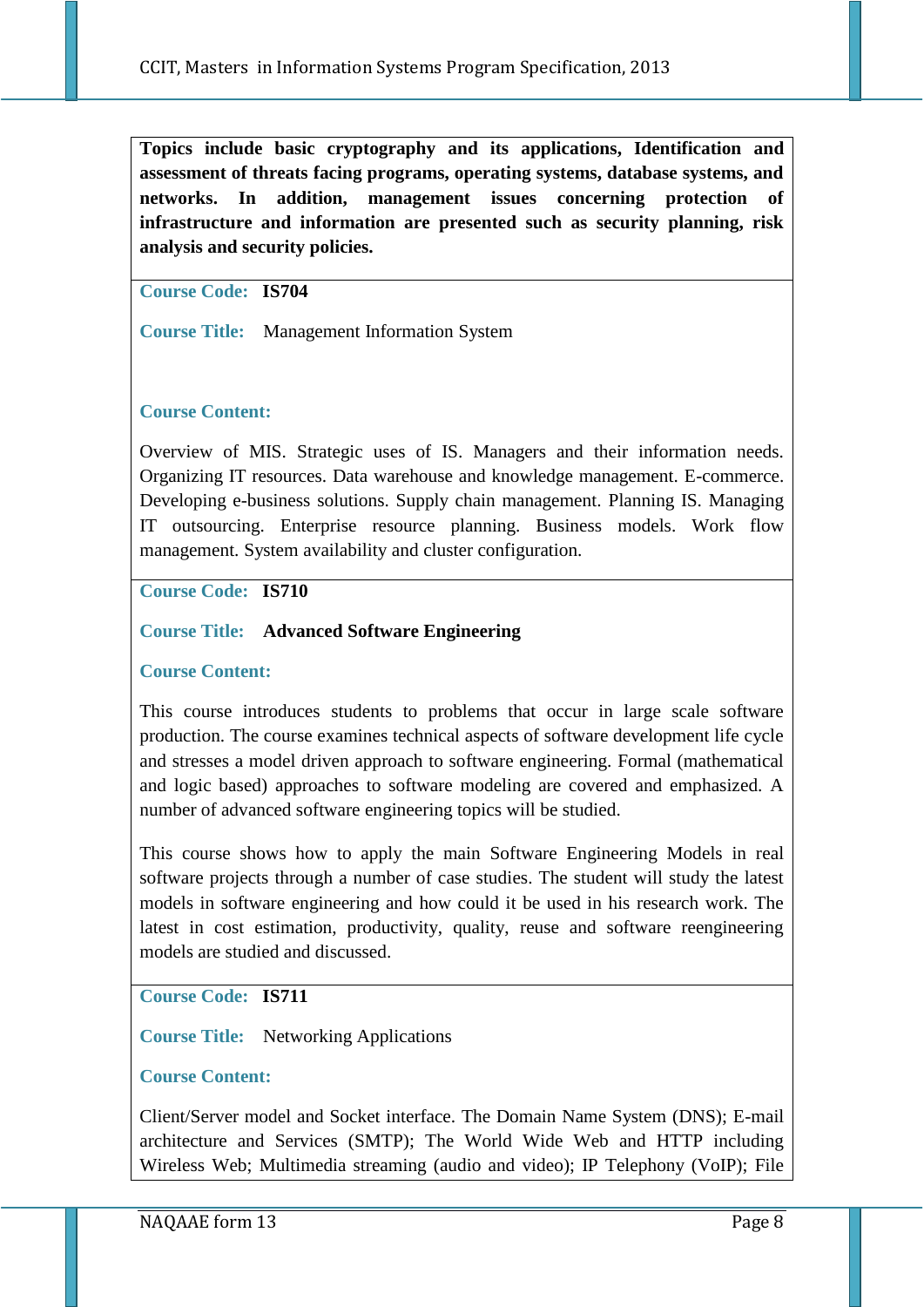transfer and remote file access; Network Management SNMP; Hands-on experience with Java network programming to build a sample client/server application.

### **Course Code: IS712**

**Course Title:** Data Warehousing & Data mining

**Course Content:**

This course allows the introduction of material relating to current data warehousing and data mining research topics, and current advances in data warehousing and data mining technology. This module aims to provide a foundation for design and construction of a high performance data warehouse and for understanding fundamentals and methods of data mining.

**Course Code: IS713**

**Course Title:** Knowledge Management for E-Business

#### **Course Content:**

This course studies knowledge management within the context of large organizations, particularly those that conduct business on the web and over the Internet. Topics include the knowledge management (KM) process model and lifecycle; case studies of effective KM in organizations; e-business frameworks and models, including business-to-consumer, business-to-business, and net marketplaces; the extensible markup language (XML) and its use in e-business transactions and services; the role of standards in effecting inter-enterprise process models and workflows; the intelligent integration and interchange of information among business partners; web service architectures and standards; and security and digital rights management in ebusiness environments.

**Course Code: IS714**

**Course Title:** Information System Design

#### **Course Content:**

Overview of distributed information systems (DIS) architecture models. Analysis and design of client / server systems and open system. Object oriented client / server internet environments. Distributed objects for enterprise-wide applications. Distributed information systems management and security. Practical hands-on experience of DIS using state-of-the-art technology.

**Course Code: IS715**

**Course Title:** Multimedia Information Systems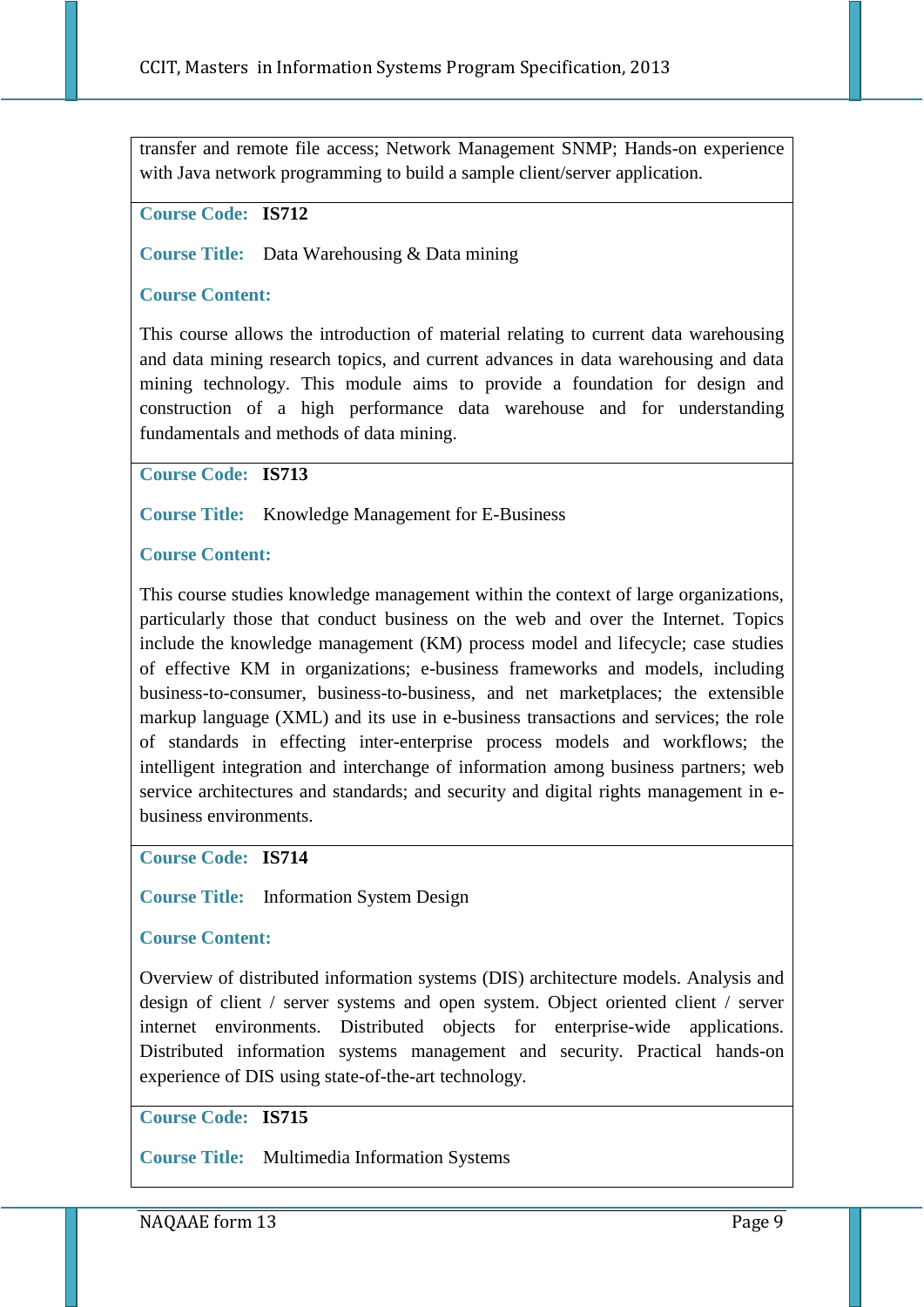#### **Course Content:**

This course discusses the past, present, and future of the theory and practice of multimedia information systems. We will explore the concepts and methods of the multimedia production cycle comprising the creation, description, retrieval, editing, management, distribution, and reuse of digital media. Students will gain theoretical background and practical experience to help them design, innovate, critique, and assess digital multimedia information systems.

### **Course Code: IS716**

**Course Title:** Software Testing & Quality Assurance.

#### **Course Content:**

This course introduces students to Software testing , giving them an overview of software validation and verification and testing techniques. The course addresses such important issues as testing principles and test-case design; module testing; domain testing; high-order testing; and object-oriented testing. Other subjects that will be covered during the course include: formal methods; reliability validation; safety assessment; software metrics; quality concepts and quality assurance; software reviews; formal technical reviews; formal approaches to SQA; software reliability; quantity standards; and the SQA plan.

**Course Code: IS717**

**Course Title:** GIS and Spatial Database

#### **Course Content:**

Spatial databases are database systems that provide the capability to store, retrieve, query, and manipulate spatial information. Spatial databases are usually considered as the 'back end' of a Geographic Information System (GIS). The 'front end' consists of the tools used to display the results of queries on the spatial database, most often to determine if a point is within the geometric boundaries of one of the objects stored in the spatial database. We will consider how spatial databases work within a GIS; how spatial databases can represent objects with uncertain, vague or indeterminate boundaries, such as soil types (fuzzy spatial databases); and how spatial databases can represent data that changes over time (temporal spatial databases). Several commercial GIS and spatial database products, including Oracle Spatial, ArcView, and ArcGIS will be discussed during the course. We will also investigate the state-ofthe-art research in the field.

#### **Course Code: IS718**

**Course Title:** Quality management and Assurance of Information Systems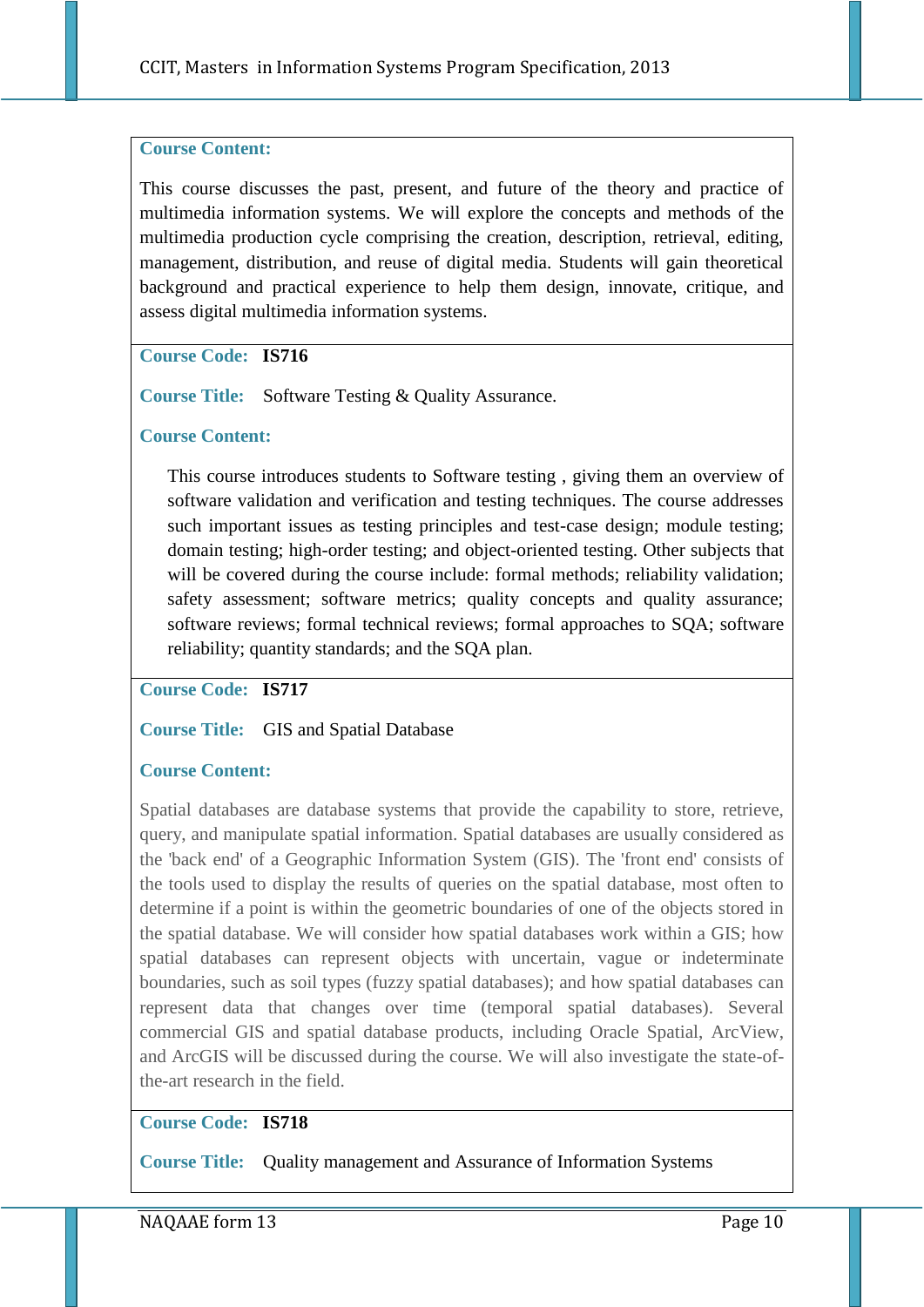#### **Course Content:**

This course introduces the statistical bases of quality control and the application of tools to the design, implementation and analysis of a quality management system, while also addressing the underpinnings of quality theory and quality philosophy. This course also explores the role of information quality assurance in business decision-making, emphasizing the appropriate use of information in sustaining competitive performance.

**Course Code: IS700**

#### **Course Title: Selected Topics in Information Systems**

**Course Content:**

This course is divided into four parts:

First, the student is introduced to research methodologies in which proposal, paper, and thesis writing as well as mechanisms of conducting successful research are reviewed in details.

Second, a section is dedicated to ethics in computer science where the students understand moral and legal principles of professional practice in the area of specialization and identify the fundamentals of scientific research and its ethics.

Third, a section is dedicated to highlight the main techniques used in statistical analysis and its application in Computer Science

Fourth, a section is dedicated to a topic that varies each semester such as: softcomputing, Smart Agents, Business Intelligence, etc.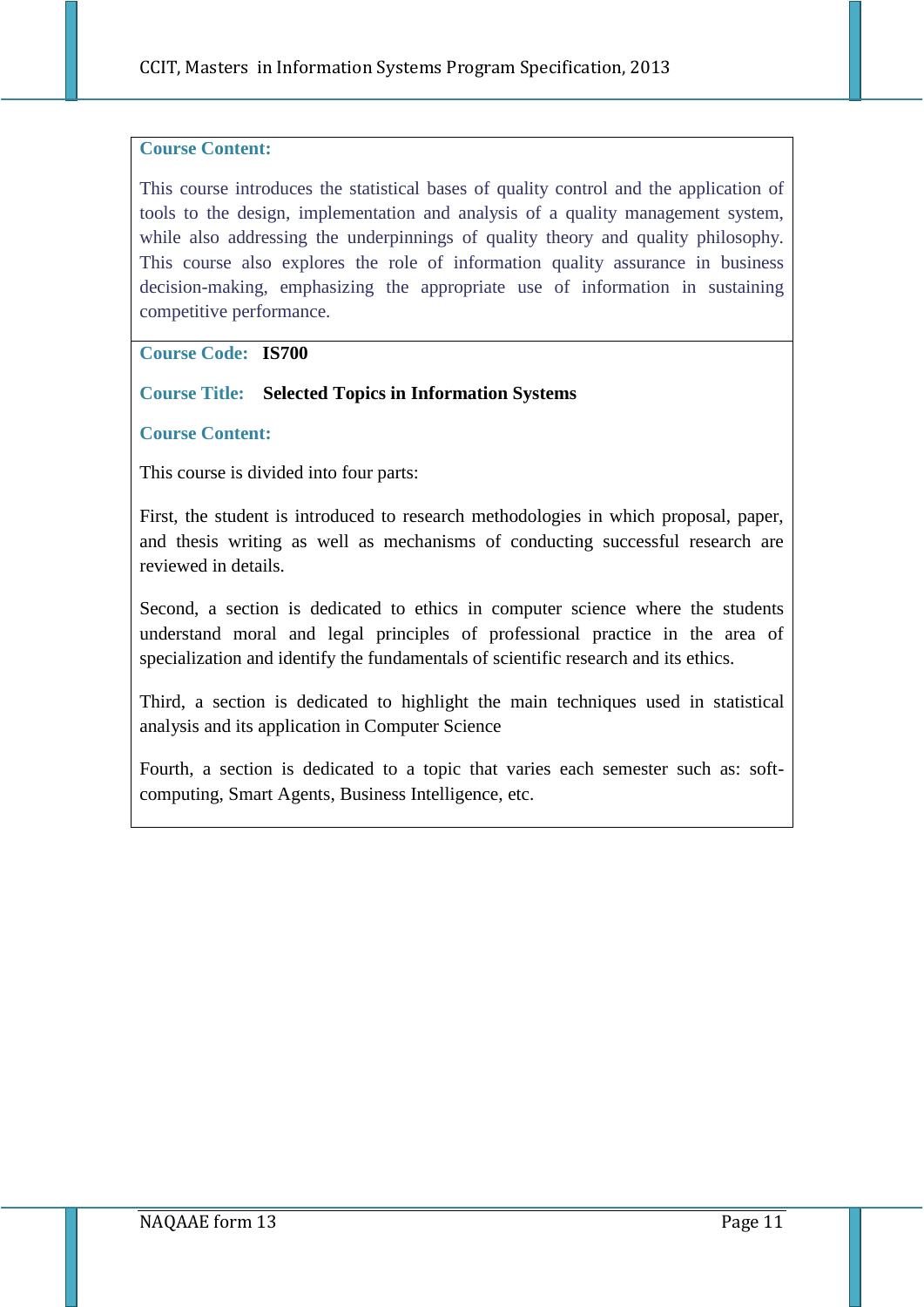# **7. Program admission requirements**

Upon accepting the request submitted by the Board of the College of Computing and Information Technology, the Academy awards Master's Degree by the credit hours system in Computer Science and Information Systems.

In September and February of every year, the board of postgraduate studies at the College of Computing and Information Technology reviews the proposals submitted by the boards of the educational departments to determine the number of students to be accepted in Spring and Autumn of every year, the study courses and the schedule of final examinations.

#### *I. Master's Degree Registration Regulations:*

- 1) To register for the Master's degree, the student should be a holder of B.Sc. in the relevant major from Arab Academy for Science & Technology & Maritime Transport, or from any of the corresponding recognized and accredited colleges with cumulative grade point average of "Good" at least, or a holder of Diploma degree with "Very Good" grade at least from the College of Computing and Information Technology or any of the corresponding colleges in the same major.
- 2) A student may register for a major other than the major of his B. Sc. Degree upon a proposal submitted by the board of postgraduate studies. The student can study the required supplementary pre-master courses, in the case of which the student will not be allowed to register for Master's degree except after successfully passing the supplementary courses determined by the educational department board with at least "Good" grade.
- 3) The board of postgraduate studies may accept the transfer of credits of equivalent higher studies the student has already completed in corresponding colleges. Provided he passed the said courses with at least "Good" grade, and with a maximum of two courses, i.e., 6 credit hours, and provided no more than two years lapsed since he passed the said courses.
- 4) The student is not allowed to register for postgraduate studies in any other college or educational institute at the time his application for registration for Master's degree is accepted.
- 5) Registration may be suspended for one year, whether running or not, upon the request of the student, provided the consent of the board of postgraduate studies is granted.

### *II.Conditions of accepting Master's dissertation:*

The Master's dissertation is equivalent to 12 credit hours, three of which are registered in one semester, and nine in the next semester. The process of accepting a Master's dissertation is as follows: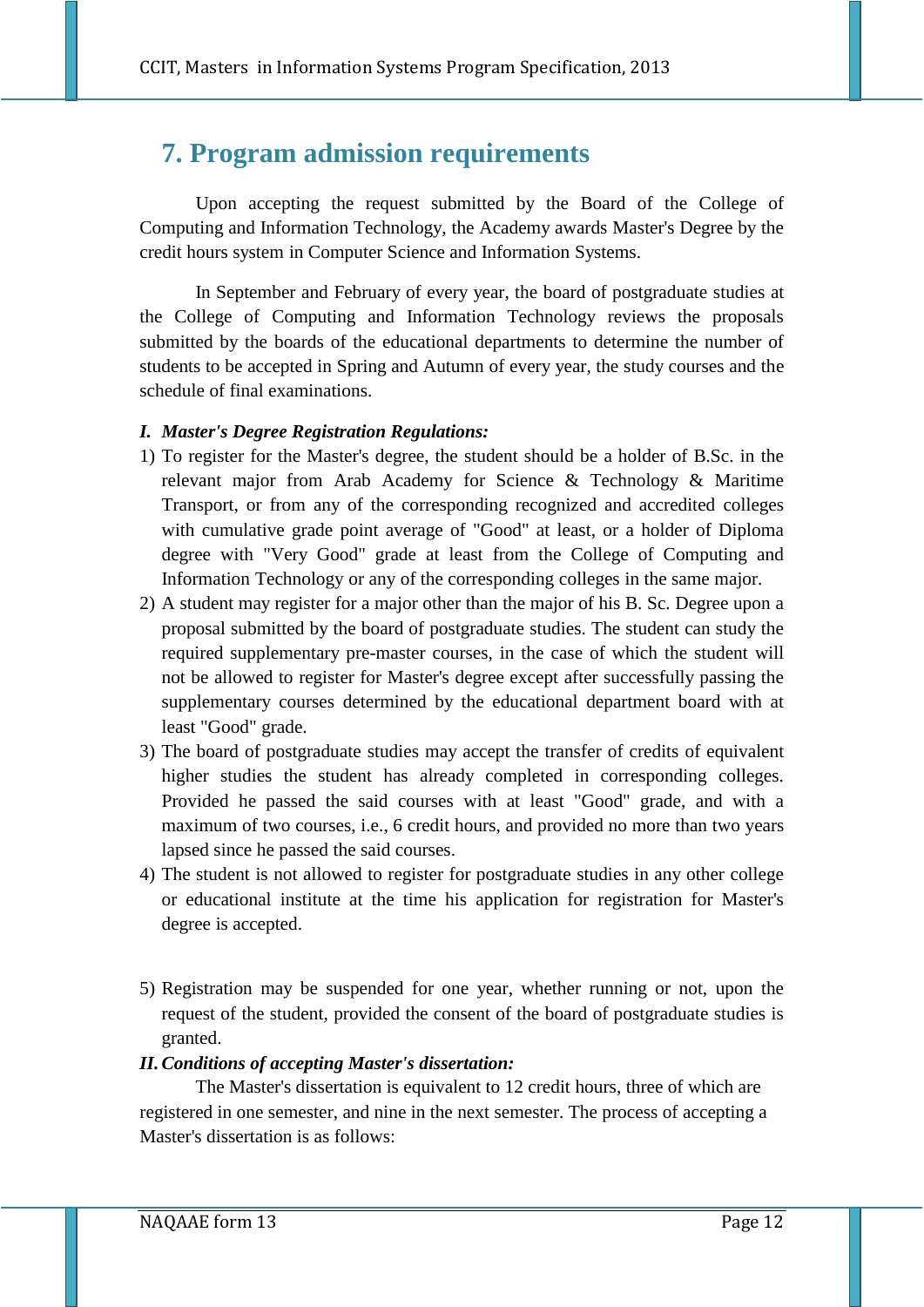- 1) The student will be allowed to register for Master's dissertation after successful completion of five courses (15 credit hours) at least with cumulative grade point average of not less than 2.8.
- 2) The board of postgraduate studies will nominate the supervisors of the students meeting the set requirements and stipulations with a view to selecting the field and topic of research dissertations, as well as the required optional programmes the students will study which are of relevance to the field and topic of research.

M.Sc. Candidates will be supervised by professors (senior lecturers) or assistant professors (second lecturers). Teachers (third lecturers) may participate in supervision. An expert or two experts at most from outside the Academy may also participate in supervising the M.Sc. Candidate. In case either of them is absent for four months and more, supervision will be entrusted to a corresponding counterpart to be nominated by the Educational Department concerned.

- 3) The M.Sc. Candidate will in cooperation with the supervision committee makes a presentation with a view to expounding the topic of his research within six months from the date of registration for Master's degree.
- 4) The supervision committee will submit a report to the board of postgraduate studies every year to describe the progress of the candidate's research.
- 5) Upon completion of dissertation the supervision committee will submit to the Educational Department concerned the viva voce examination form. A report to the effect that the dissertation meets the viva voce examination requirements, together with copies of published papers, will be attached to the viva voce examination form. The report will also include the proposed date of the viva voce examination, the names of the members of the viva voce examination board, provided one of them is external.
- 6) The board of postgraduate studies will contact the examiners (after getting the consent of the educational department and the college board) who will assess the dissertation. Each examiner will submit his own individual assessment report.
- 7) To begin the procedures of the viva voce examination, all the individual assessment reports must be to the effect that the dissertation is accepted.
- 8) The viva voce examination board will comprise the assessment committee (a vote for each examiner) and the supervision committee (one vote). The viva voce examination board will have the right to return the dissertation to the M.Sc. candidate to make whatever changes the board may deem necessary within a specified period.
- 9) When the M. Sc. Candidate has successfully defended his research in the viva voce examination, the members of the examination board will write and sign a collective report and submit it to the Postgraduate Studies Department. The decision of the examination board will be by majority vote.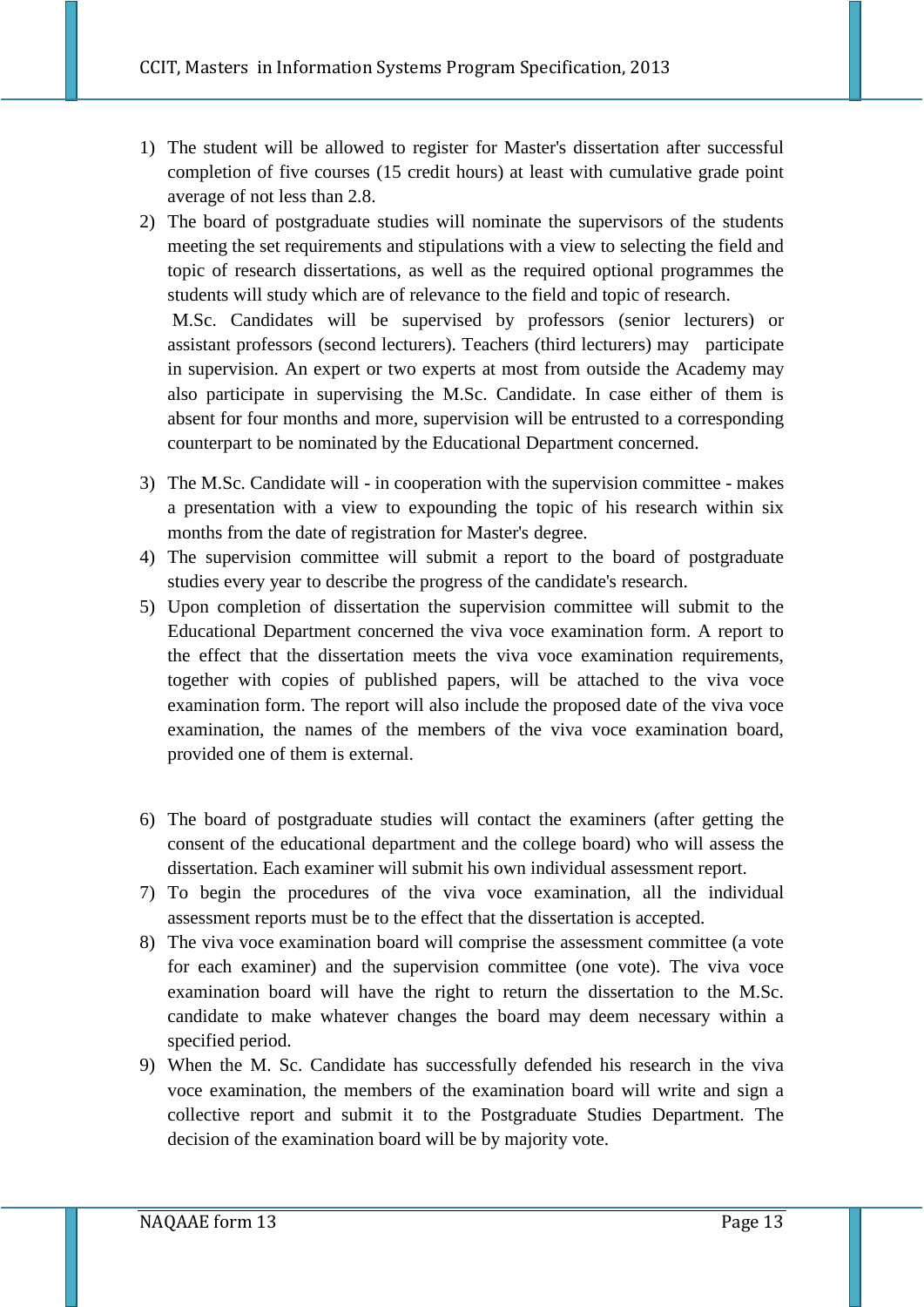- 10) After the candidate has completed the modifications, the viva voce examination board required, the supervisors will submit the final version of the dissertation to the Postgraduate Studies Department; it will be signed by all the members of the committees.
- 11) The result of the viva voce examination will be approved by the board of postgraduate studies. The report of the board of postgraduate studies will be submitted to the College Board to be approved. The College Board will review the educational standing of the candidate and recommend awarding the degree to the candidate with effect from the date of the meeting of the College Board following the date of approving the dissertation by the board of postgraduate studies.
- 12) Five copies of the dissertation will be submitted.
- 13) The M. Sc. Degree will be awarded by a decree issued by the President of the Academy with effect from the date of the meeting of the College Board.

#### *III. Canceling the Candidate's Registration for M. Sc. Degree:*

The candidate's registration for M. Sc degree will be cancelled by a decree issued by the College Board after the board of postgraduate studies issues its approval Cancellation will be effected in the following cases.

- 1) If the candidate fails to obtain the degree within five years starting from the date of registration, taking into consideration registration suspension cases.
- 2) If the candidate fails to meet the requirements of the study courses, i.e., if his final cumulative grade point average is less than "Very Good  $(75%)$  or GPA = 3.0", or if the number of the courses in which the candidate's grade is "Good (60%) or C" exceeds two courses, or if he failed twice in any of the courses.
- 3) If the supervisor or supervisors submit a report requesting cancellation of registration for reasons accepted by the board of postgraduate studies and the College Board, in which case the candidate will be officially notified.
- 4) If the candidate's dissertation is absolutely rejected by the assessment committee or the viva voce examination board.
- 5) If the candidate requests cancellation of registration in writing or does not pay the tuition fees.

#### **IV.** *Evaluation:*

The student's performance is assessed in all postgraduate programs according to the following table:

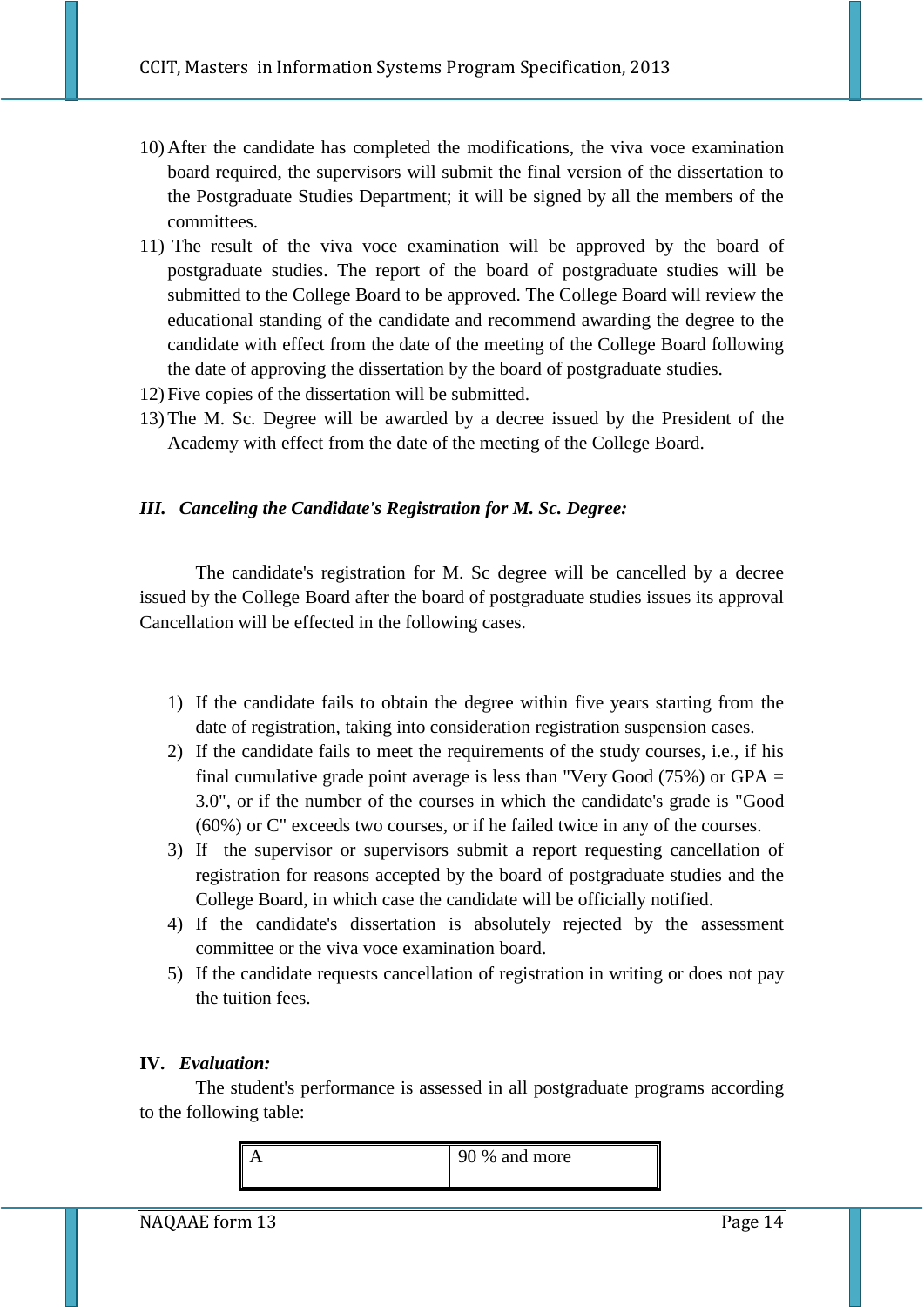|                | 85 % and more |
|----------------|---------------|
| $B^+$          | 80% and more  |
| B              | 75 % and more |
|                | 70 % and more |
| $\overline{C}$ | 65 % and more |
|                | 60 % and more |

The student will fail in a course if he gets less than 60% of the final mark of the course.

# **8. Graduation Requirements:**

### *I. Time of Graduation:*

Degrees are conferred in March and August.

#### *II.Requirements of Awarding Master's Degree:*

- 1) The duration of study for Master's degree is two calendar years at least and five calendar years at most.
- 2) The student will successfully complete eight postgraduate courses. i.e., 24 credit hours, with cumulative grade point average of not less than 3.00 at least provided the number of the courses in which he gets "good" grade does not exceed two courses.
- 3) The student will successfully complete the requirements of preparing Master's thesis (12credit hours).
- 4) The student will fail in a course if his grade in this course is less than "Good or C", or if his absenteeism percentage exceeds 20% without an acceptable excuse.
- 5) The student will be allowed to re-sit only once for the examinations of the courses he failed in and will get "Good" grade if he succeeds in the second trial even if the grade he got in the second trial was higher.

### *III. Awarding M.Sc. Degree:*

The degree of Master in Science will be awarded with both Educational Department indicated and the title of the thesis.

#### *IV. Time Limits:*

NAQAAE form 13 Page 15